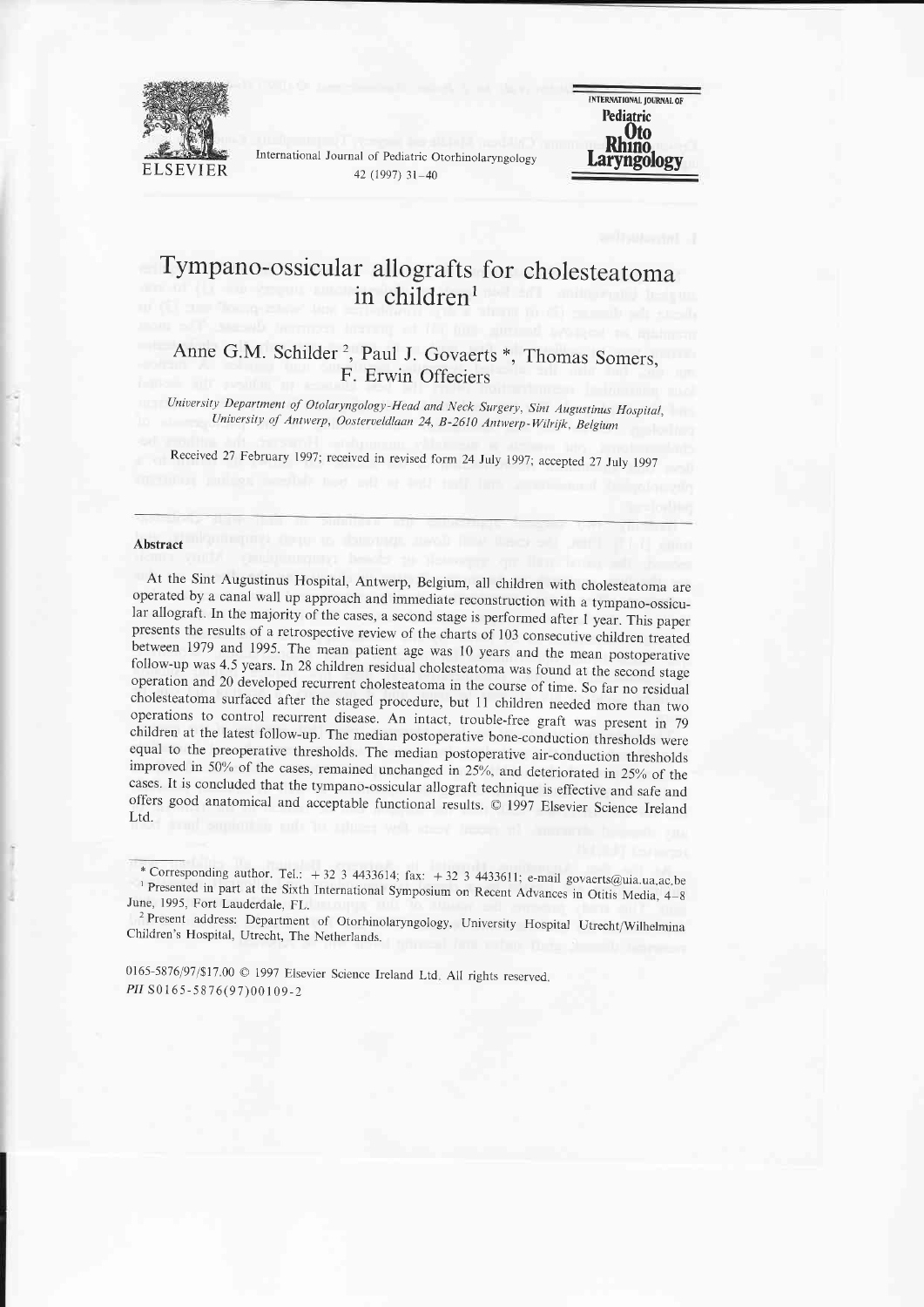Keywords: Cholesteatoma; Children; Middle ear surgery; Tympanoplasty; Conductive hearing loss

# 1. Introduction

Management of cholesteatoma, in children as well as in adults, requires surgical intervention. The four goals of cholesteatoma surgery are: (1) to eradicate the disease; (2) to create a dry, trouble-free and 'water-proof ear; (3) to maintain or improve hearing; and (4) to prevent recurrent disease. The most certain way to achieve the flrst goal is to remove not only the cholesteatoma sac, but also the affected tympanic membrane and ossicles. A meticulous anatomical reconstruction offers the best chances to achieve the second and the third goal. The last and most challenging aim is to prevent recurrent pathology. Given the still insufficient understanding of the pathogenesis of cholesteatoma, our success is inevitably incomplete. However, the authors believe that anatomical reconstruction of the middle ear allows its return to a physiological homeostasis, and that this is the best defense against recurrent pathology.

Basically, two surgical approaches are available to deal with cholesteatoma [1,17]. First, the canal wall down approach or open tympanoplasty, and second, the canal wall up approach or closed tympanoplasty. Many consider the first approach to be more effective in eliminating the disease, as this technique offers better visualization during surgery and recurrences are less likely to develop in an open mastoid cavity. The functional results, however, are considered to be better by the second approach. The closed technique offers better opportunities for ossicular chain reconstruction. Moreover, an anatomically normal postoperative ear does not require regular suction cleaning, children are allowed to swim and if necessary, a hearing aid can be worn.

The technique introduced by Jean Marquet, 1966 [10], consists of the meticulous dissection of the pathology by a canal wall up approach and immediate reconstruction of the middle ear with tympano-ossicular allografts. It allows both maximum visualization during the operation, as well as optimal possibilities for reconstruction such that the surgeon can be radical in the removal of any diseased structure. In recent years few results of this technique have been reported  $[4,8,14]$ .

At the Sint Augustinus Hospital in Antwerp, Belgium, all children with cholesteatoma are treated by a closed tympanoplasty and allograft reconstruction. This study presents the results of this approach in 103 consecutive children treated for cholesteatoma between 1979 and 1995. Details on residual and recurrent disease, graft status and hearing levels will be reported.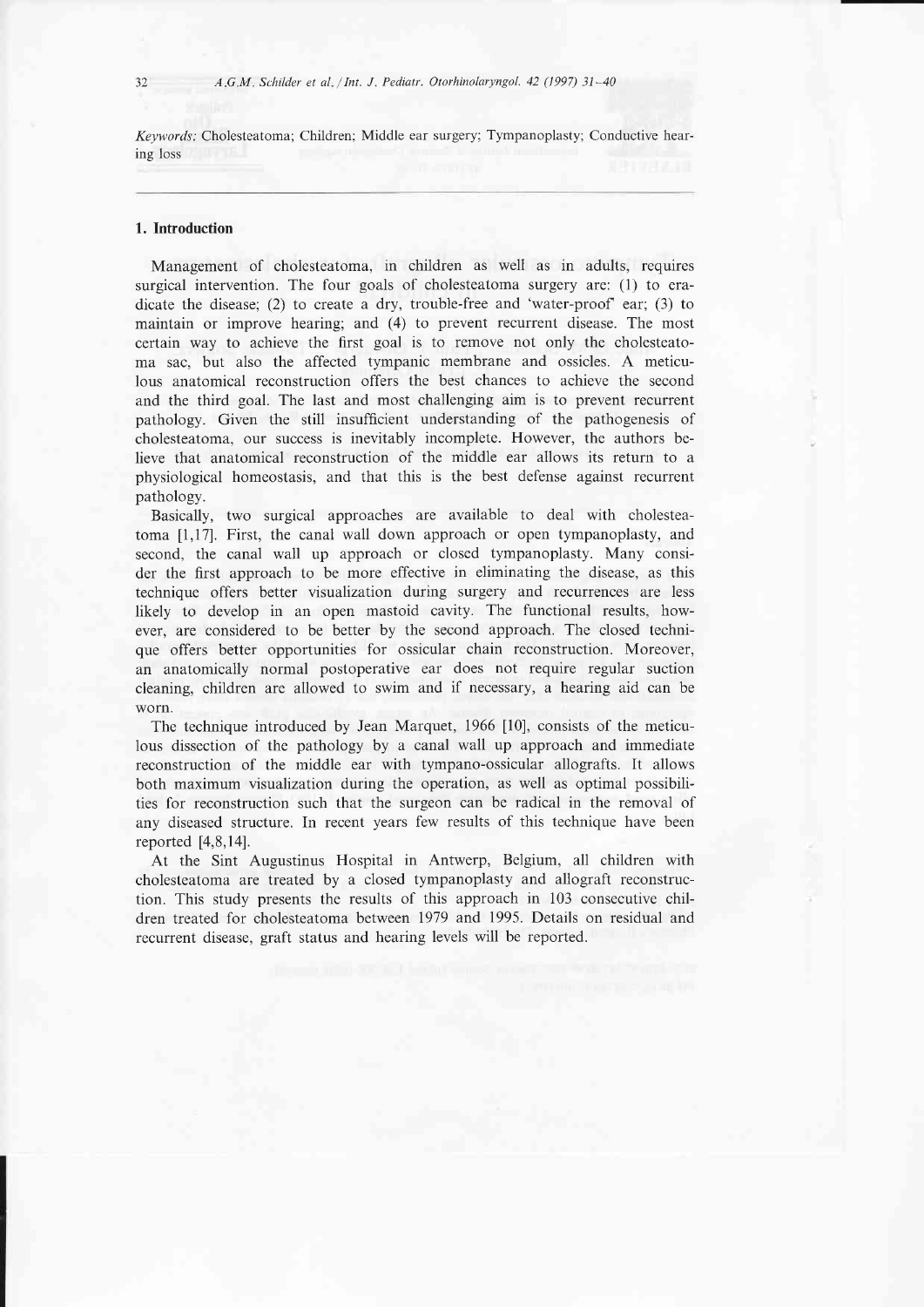# 2. Materials and methods

The charts of all consecutive children undergoing surgery for cholesteatoma at the Sint Augustinus Hospital Antwerp between 1979 and 1995 were reviewed retrospectively. Patients over 16 years of age at the time of surgery, and those followed up for less than I year postoperatively were excluded. In children with bilateral cholesteatoma ( $n = 15$ ; 15%), only one ear was included randomly, in order to meet the statistical criterion of independency of data.

All children were operated according to Marquet's technique [10]. Ninety-six percent of the operations were carried out by three senior surgeons (J.M., F.E.O., T.S.). The surgical procedure started with a post-auricular skin incision and dissection of the skin of the bony ear canal. This was followed by excision of the tympanic membrane with its fibrous annulus and the neck of the cholesteatoma sac. A posterior tympanotomy was performed and 'following the pathology', the cholesteatoma was dissected from the mastoid and middle ear. Affected ossicles were removed. A tympano-ossicular allograft was placed, and the skin of the external ear canal was repositioned over the cuff of the allograft. Defects of the attic or posterior meatal wall were restored with remodeled autologous cortical bone grafts. The ear canal was packed for 1 week with synthetic sponges soaked in an antibiotic/steroid ointment for I week. A second look operation was usually planned after 12 months. In children with limited disease no second stage was planned, but, like all patients, they were regularly followed up by otomicroscopy.

Tympano-ossicular allografts were harvested and prepared at the tissue bank of the Sint Augustinus Hospital [10], according to the standards of the Belgian law (Belgisch Staatsblad 13.6.86). Immediately after removal from the cadaver, grafts were fixed for at least 2 weeks in a solution of 4% buffered formaldehyde. After dissection, tissues were preserved in Cialit (1:5000 aqueous solution of a sodium salt of an organomercuric compound, Hoechst Pharmaceuticals) for a period of 3 weeks to 2 months. Fig. I shows an example of an en-bloc tympano-ossicular allograft.

This study does not address the alleged risk of transfer of infectious diseases, such as Creutzfeldt-Jacob disease (CJD) and human immunodeficiency virus (HIV) infections. Transmission of CJD has been reported in 10 cases after implantation of dura mater grafts [1]. It has, however, never been reported after transplantation of tissues other than brain or cadaveric dura mater. In addition, the incidence of CJD is extremely low (1:1000000) and stringent criteria for donor selection should exclude donors at risk for CJD. No reports of transmission of HIV by non-vital allograft material have appeared in the literature. Formaldehyde, used in the preservation of allografts, is known to inactivate HIV readily [6].

Outpatient follow-up continued until adulthood, and always included an otomicroscopic examination. Pure-tone audiometry was planned at regular intervals. Audiometry was conducted in a sound-treated room using a Madsen Electronics OB 822 Clinical Audiometer calibrated according to ISO-standards (1987). Air- and bone-conduction thresholds were determined at 5 dB steps. Unless otherwise specified, hearing levels are reported as the pure-tone average (PTA, i.e. the average of the thresholds at 500, 1000 and 2000 Hz).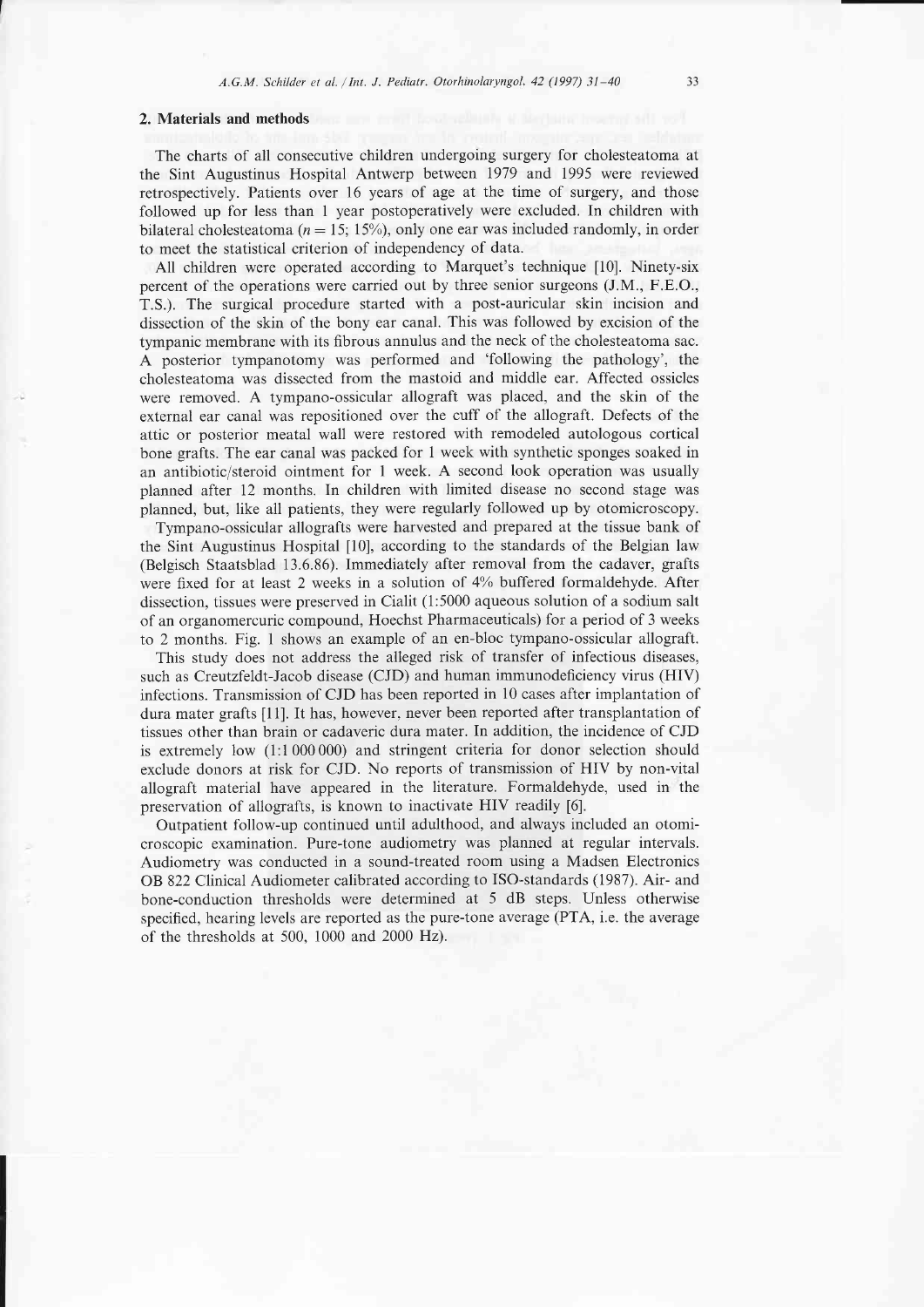For the present analysis a standardized form was used to record the following variables: sex; age; surgeon; history of ear surgery; side and site of cholesteatoma [12]; preoperative hearing levels; type of allograft reconstruction; follow-up time; findings at follow-up in terms of state of graft; residual or recurrent cholesteatoma and hearing levels. No response to air-conducted sound was coded as 120 dB, no response to bone-conducted sound as 80 dB. Missing values were coded as such. Descriptive statistical analyses were performed on all variables. Counts, percentages, histograms, and box plots were used to describe nominal data. Hence, audiometric results (often expressed PTA, i.e. the mean of hearing levels at 500, 1000 and 2000 Hz) were described by means of non-parametrical statistics. Fisher exact tests with Yates correction were used to study the dependence of recurrent or residual cholesteatoma on all the other variables. A Kruskal-Wallis analysis of variance was performed to study the dependence of the audiometric results on the different variables. All tests were carried out at a 5% significance level.

# 3. Results

One hundred and three children were included in this study. In Tables I and 2 some of their characteristics are summarized.

Figs. 2 and 3 show the occurrence of residual and recurrent cholesteatoma in our population following initial reconstructive surgery. According to Brackman [2] residual cholesteatoma is defined as epithelium left behind at the primary surgery that has regrown into a cholesteatoma in contrast with recurrent cholesteatoma which is defined as a newly developed cholesteatoma arising from an attic or posterior superior retraction pocket.



Fig. 1. Tympano-ossicular allograft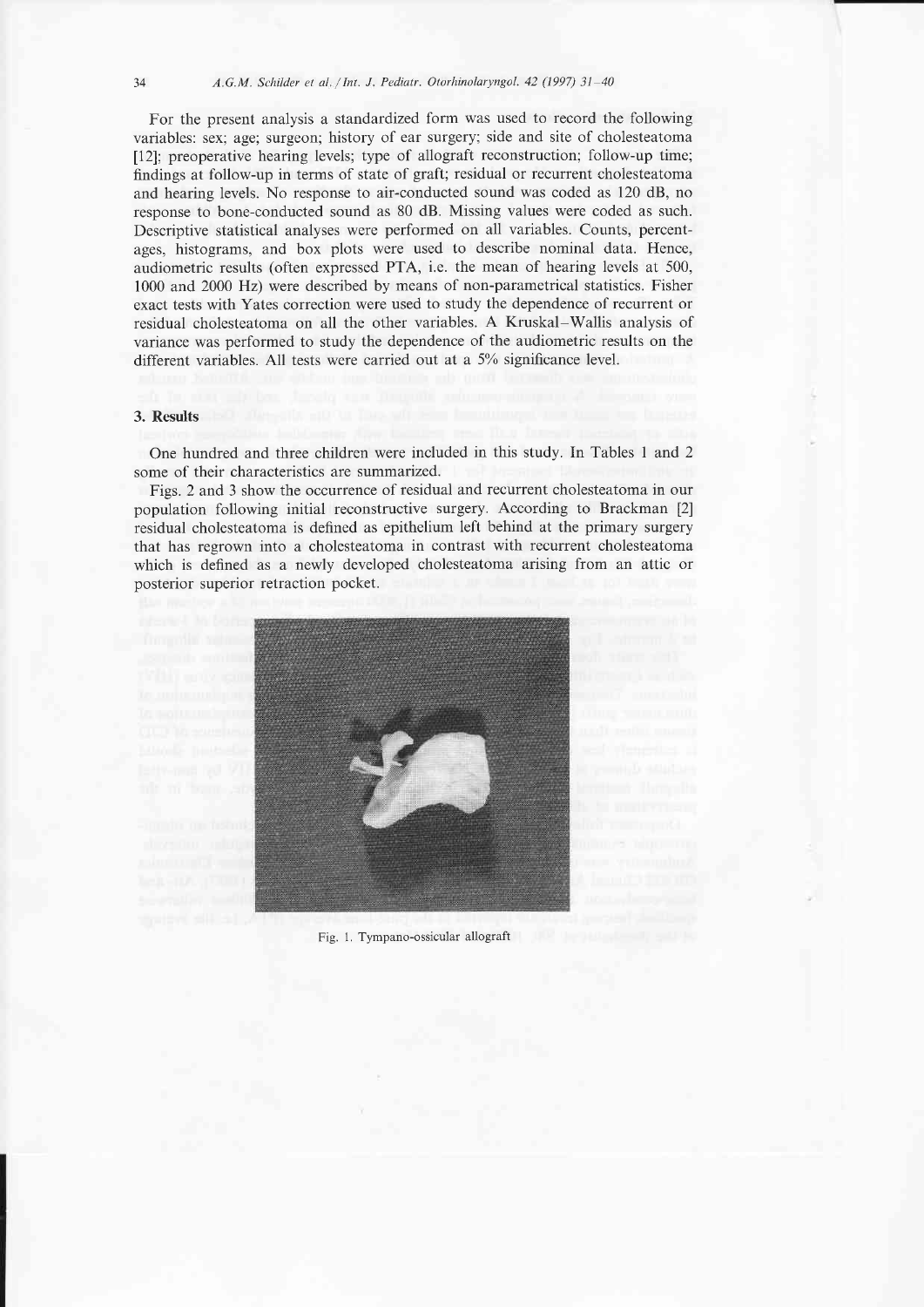| TAUR T<br>General patient characteristics $n = 103$ |                                   |
|-----------------------------------------------------|-----------------------------------|
| Mean age                                            | 10 years (range $4-16$ years)     |
| <b>Sex</b>                                          | 65 male; 38 female                |
| Previous surgery at another centre <sup>a</sup>     | 17 children                       |
| Mean follow-up                                      | 4.5 years (range $12-191$ months) |
|                                                     |                                   |

<sup>a</sup>Surgery varied from a myringoplasty to extensive surgery for cholesteatoma.

In nine children (9%) the disease was controlled in a single stage. A planned two-stage procedure was performed in 83 cases (81%). Eight children (8%) underwent three operations, two children  $(2%)$  had four operations, and one child  $(1%)$ had five operations because of recurrent cholesteatoma.

Fig. 4 shows the state of the tympanic membrane graft at the latest follow-up (average 4.5 years). A safe, trouble-free graft was present in 79 children (76%). An unsafe retraction, probably requiring further surgery was found in 12 children (12%), and in seven children (7%) the graft had failed, resulting in a perforation.

The hearing results are presented in Figs. 5 and 6 [7]. The median hearing levels at the latest follow-up were similar to those at 1-year-postoperative follow-up (Fig. 5).

Finally, variables that might predispose to either recurrent or residual disease were studied. The occurrence of residual or recurrent disease was not significantly correlated to age, sex, a history of middle-ear dysfunction, extension of cholesteatoma at initial surgery, quality of the middle ear mucosa, and aeration of the middle ear at initial surgery.

#### Table 2 Otologic characteristics  $n = 103$

Side of cholesteatoma 49 left; 54 right

Site of cholesteatoma at preoperative otomicroscopic examination

32 Attic

Table I

45 Posterosuperior quadrant

10 Central part pars tensa

16 Behind an intact TM

Allograft used for reconstruction in initial operation

17 TM only 29 TM +  $M + I^a$ 47 TM +  $M + I + Sp<sup>b</sup>$  $8$  TM + Ir  $2 TM + other$  ossicular reconstruction

TM, tympanic membrane; M, malleus; I, incus; Sp, partial stapes (i.e. anterior crus + anterior half of the footplate); Ir, remodelled incus [9].

<sup>a</sup>This type of allograft is placed on an intact stapes.

<sup>b</sup>This type of allograft is placed on the footplate (absent stapes suprastructure).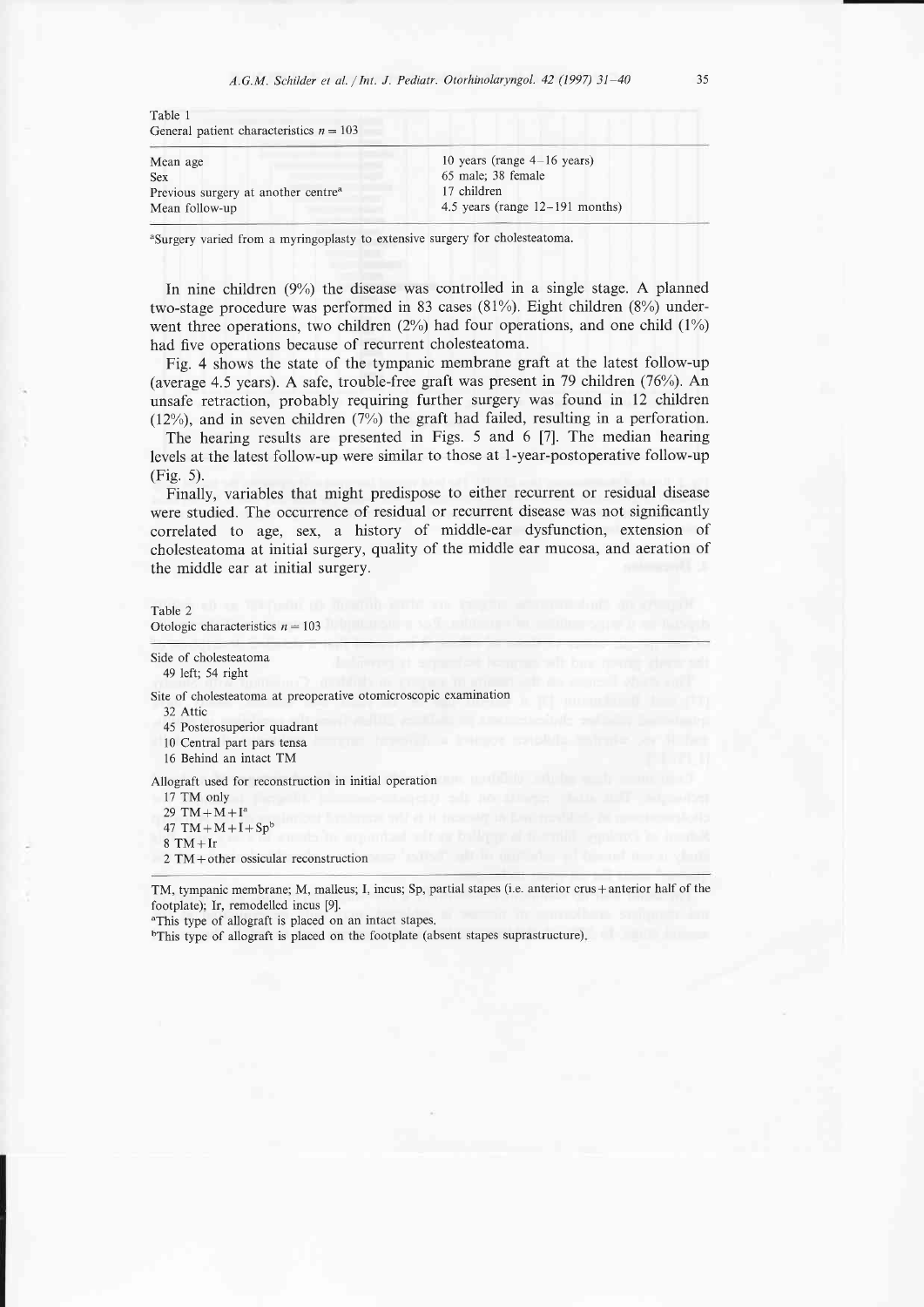

Fig. 2. Residual cholesteatoma ( $n=25/103$ ). The bold vertical line (time = 0) represents the second stage operation of 25 children at which residual cholesteatoma was found. The dark grey bars at the left hand side represent the time between the first and second stage operation. The light grey bars represent the follow-up time after the second stage operation.

#### 4. Discussion

Reports on cholesteatoma surgery are often difficult to interpret as its results depend on a large number of variables. For a meaningful comparison of the results of one specific center to those of others, it is crucial that a detailed description of the study group and the surgical technique is provided.

This study focuses on the results of surgery in children. Consistent with Sheehy [17] and Brackmann [2] a cut-off age of 16 years was defined. Many have questioned whether cholesteatoma in children differs from the condition in adults, and if so, whether children require a different surgical technique than adults  $[1,15-17]$ .

Even more than adults, children may benefit from the advantages of a closed technique. This study reports on the tympano-ossicular allograft technique for cholesteatoma in children and at present it is the standard technique of the Antwerp School of Otology. Since it is applied as the technique of choice in every case, this study is not biased by selection of the 'better' cases for a closed technique and the 'poorer' cases for an open technique.

The canal wall up technique is essentially a two-staged technique, so whether or not complete eradication of disease is achieved, may only be evaluated at the second stage. In 27% of children residual cholesteatoma was found at the second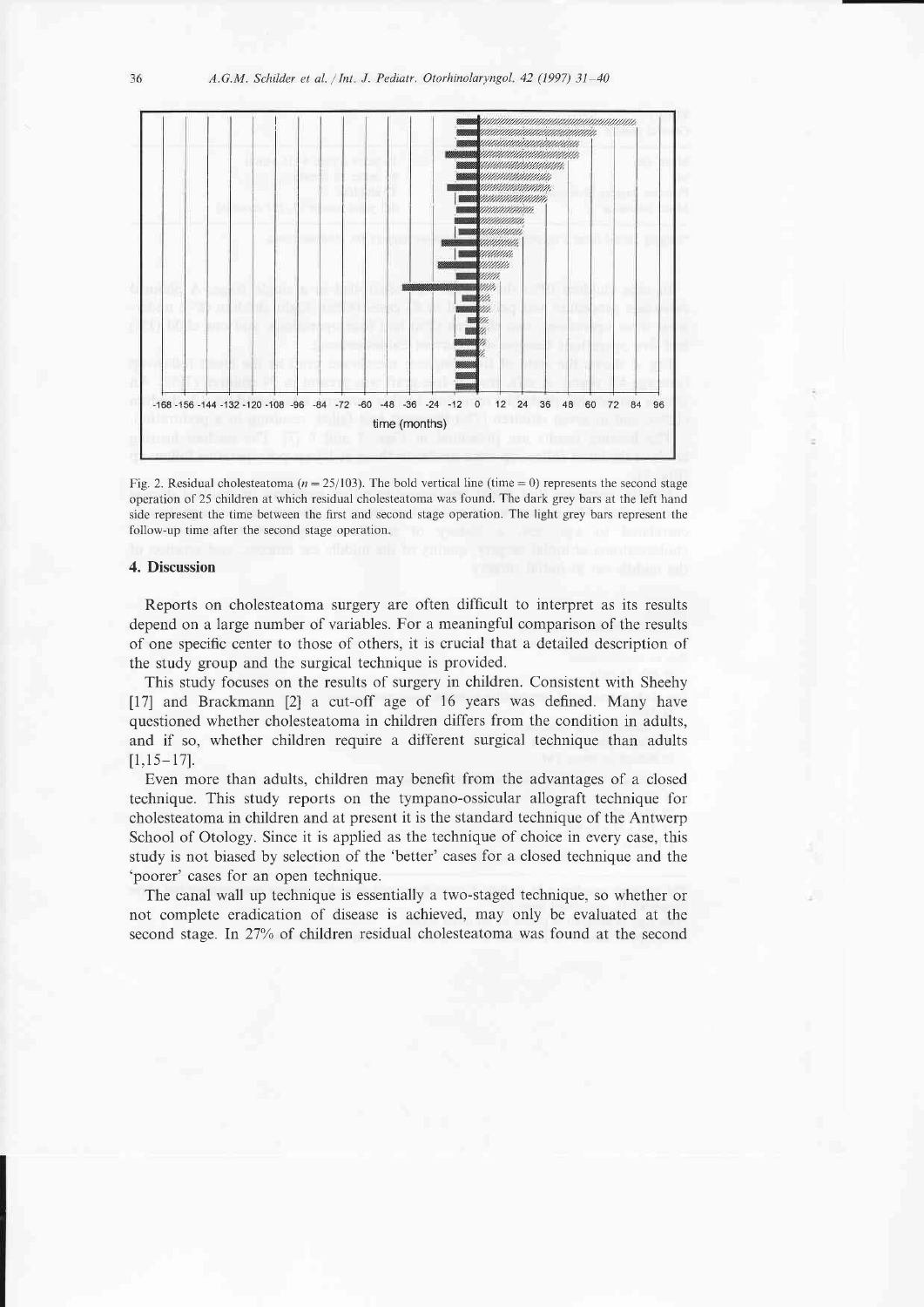stage operation. This corresponds to the results of other centers where a staged closed tympanoplasty technique is routinely performed in children and residual disease rates of 23-44% were found 12,5,15,171. There is no point in comparing these figures with those obtained by an open technique [13]. It merely proves that a second look is essential in a closed technique. Since the two stages of the operation are considered to be part of one single treatment and no second residuals were observed in the present population one could say that in our series complete eradication of disease is achieved in 100% of cases. Therefore, the authors claim their closed tympanoplasty technique to be safe and effective.

The take rate of allografts at an average follow-up of  $4.5$  years was  $93\%$ . This is as good as the take rate of fascia grafts obtained by Sheehy [17] and Brackmann [2]



Fig. 3. Recurrent cholesteatoma ( $n=20/103$ ). The bold vertical line (time = 0) represents the latest surgical intervention of 20 children who developed recurrent cholesteatoma. The bars on the left hand side of this line refer to the operations and course of time up to this final operation The bars on the right hand side refer to the follow-up time after the latest operation The colour of the bars refers to the findings at the operation at the beginning of the bar: dark gray, first stage operation; black, recurrent cholesteatoma, light gray, residual cholesteatoma; white, no cholesteatoma found. For example bar number 1 1 from above represents a child who had recurrent cholesteatoma at the second stage operation 22 months after the first stage At the third stage, 92 months after the second stage, again recurrent cholesteatoma was found. During the follow-up there after (77 months) there were no signs of recurrent disease. Bar number 17 from above represents a child who showed no residual or recurrent cholesteatoma at the second stage operation, 11 months after the first stage. After a follow up of 72 months she developed a recurrent cholesteatoma for which a canal down procedure was performed. She had a further follow-up of 24 months. \* Canal wall down procedure. Note that in three children who developed a recurrent cholesteatoma (bars 13, 14 and 15 from above), a residual cholesteatoma was found at the second stage operation, these three chiidren are not included in Fig. 2. This also applies to the child who had residual disease after three tecurrences (bar 12 from above)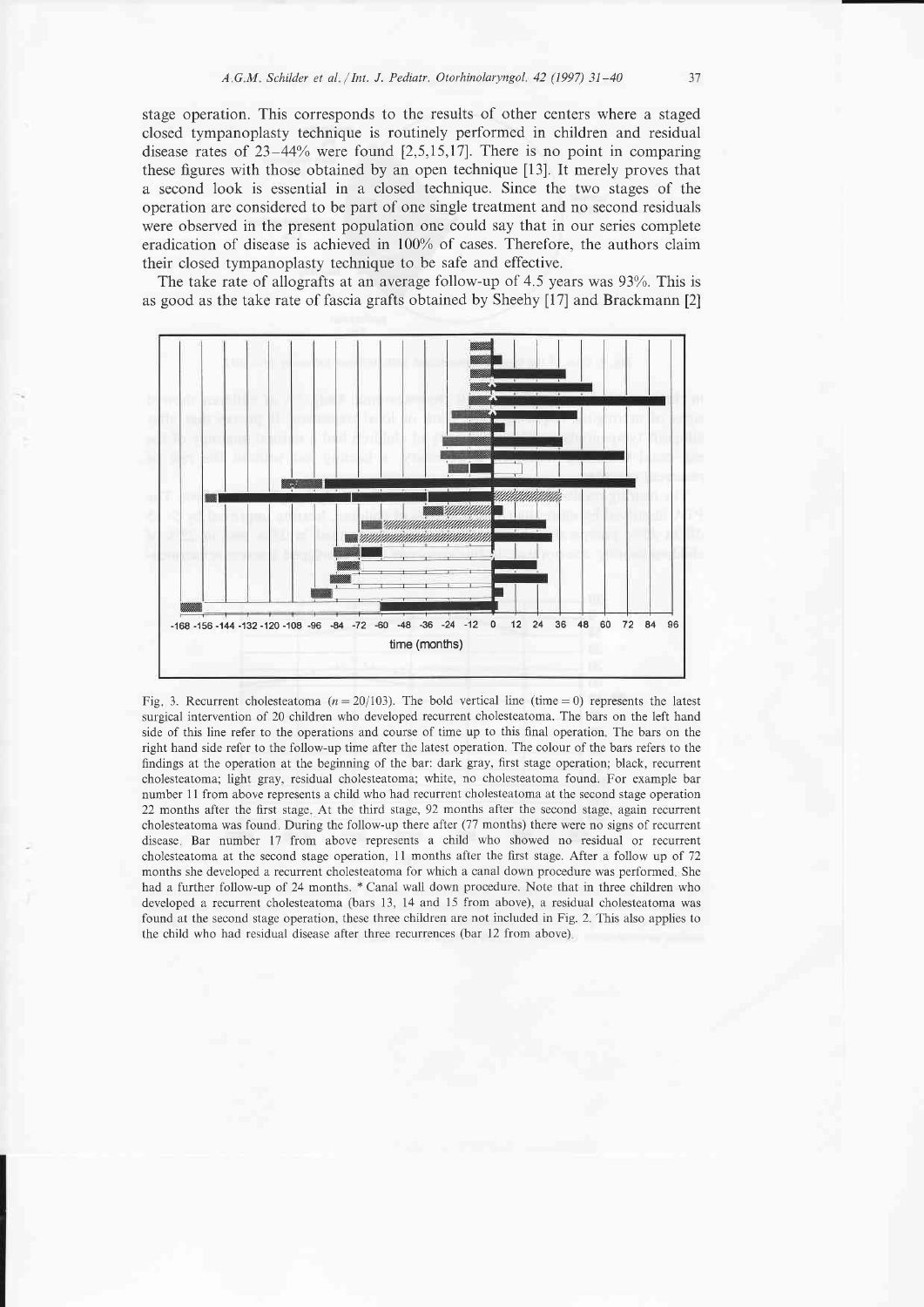

Fig. 4. State of the tympanic membrane graft at latest follow-up ( $n=103$ ).

in their population of children with cholesteatoma. Only  $5\%$  of children showed signs of myringitis, requiring some form of local treatment. It proves that after allograft tympanoplasty a large majority of children had a natural anatomy of the ear canal tolerating water or, if necessary, a hearing aid without the risk of recurrent otorrhea.

The hearing results of the present population are good, though not excellent. The PTA improved by more than 15 dB in  $25\%$  of children, hearing improved by  $5-15$ dB in 25%, preoperative hearing levels were maintained in 25%, and in 25% of children hearing deteriorated. In this series one child developed a severe sensorineu-



Fig 5 Pre- and l-year-postoperative median hearing levels in 90 children for whom full audiometric data were available.  $\blacklozenge$ , median preoperative bone-conduction threshold;  $\diamondsuit$ , median bone-conduction threshold at 1-year-postoperative evaluation;  $\blacksquare$ , median preoperative air-conduction threshold;  $\square$ , median air-conduction threshold a 1 -year-postoperative evaluation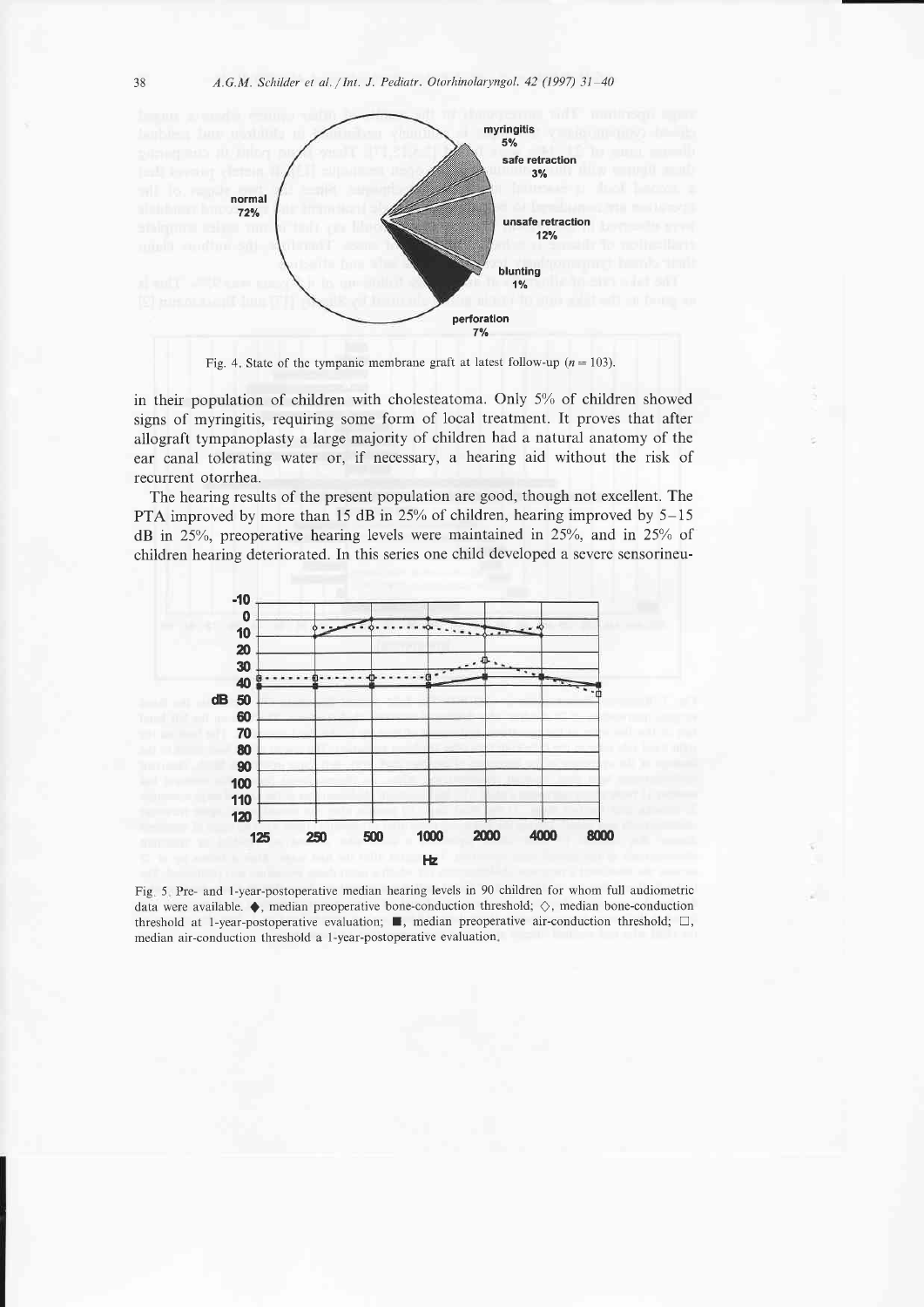

Fig 6 Pre- and postoperative hearing levels in 90 children for whom fuli audiometric data were available Box and Whisker plots [7] The pre- and postoperative hearing thresholds (PTA) are shown  $(N=90)$ . Bone pre, preoperative bone conduction threshold; air pre, preoperative air conduction threshold; gain bone, difference between pre and post operative bone conduction threshold; gain 1 y, difference between pre and 1 year post operative air conduction threshold; gain 1ast, difference between pre and latest post operative air conduction threshold; bars, minimum to maximum values; large rectangles, 25th–75th percentile; small squares, median value; dots, outlying values

ral hearing loss. It showed major involvement of the labyrinth by cholesteatoma at surgery. The authors are not in favor of reporting hearing results in terms of air-bone gap closure [7]. For the purpose of comparison to other studies, postoperative air-bone gaps (postoperative air-conduction threshold minus preoperative bone-conduction threshold) were calculated. Closure of the air-bone gap to within 20 dB was obtained in 30%, and to within 30 dB in 50% of children. These results seem poorer than those reported by some others in surgery for childhood cholesteatoma [2,3,18], but are comparable to those reported by Parisier [13]. Some of the difference may be explained by the fact that all cholesteatomas, irrespective of their extension, and thus all ossicular reconstructions (in 47 ears the stapes crura were destroyed), were included in this analysis.

Finally, cholesteatoma may recur. In the present series this was found in 19% of children. With longer follow-up this figure is likely to increase  $[13]$ . Fig. 3 shows that recurrent cholesteatoma may develop years after the first intervention. This calls for regular and prolonged follow-up. If a child presents itself with a recurrence, the authors believe that a closed technique may be used again and may be advocated with the same arguments as those for primary surgery. In a small minority of children (4% in this study) the extent or aggressive behavior of the recurrent pathology urged the surgeon to perform an open technique.